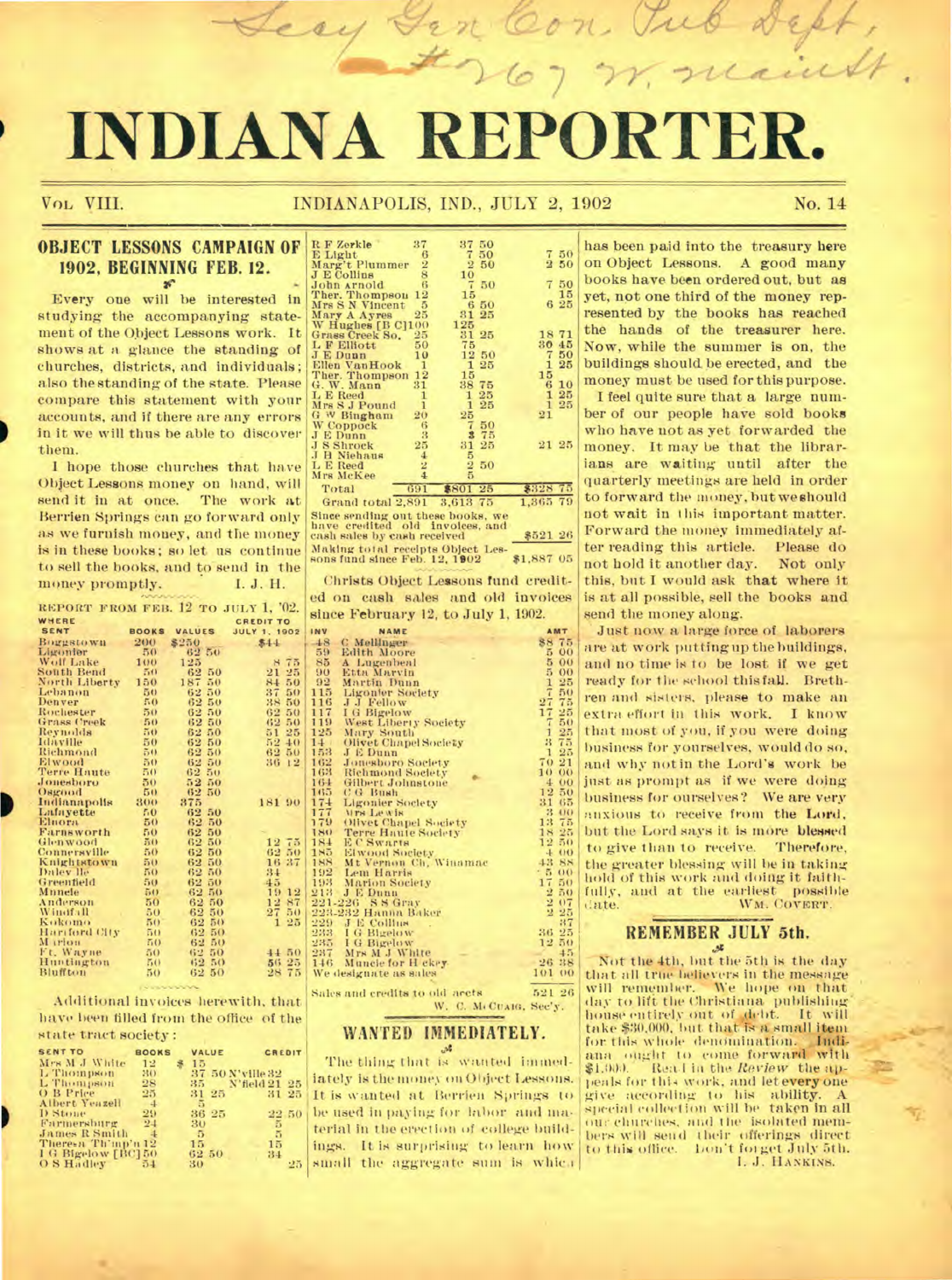**THE INDIANA REPORTER. PUBLISHED BY THE INDIANA CONFERENCE ASSOCIATION Of Seventh-day Adventists. I311 CENTRAL AVENUE SUBSCRIPTION. Per Year • • 25 CENTS.** 

**If you are not a subscriber for the Reporter, send 25 cents for a year's subscription to 1311 Central ave., Indianapolis, Ind.** 

**Those receiving extra copies of this paper will cold\* a favor upon the publishers by distributing them among their Adventist neighbors. Church elders are expected to distribute them at their next church meeting.** 

**Entered as second-class mail matter.** 

**Boggstown is paying \$1.00 per week on the "Sure Promise for 1902."** 

**The tithe report for June withheld until next issue.** 

**The Industrial School Committee met this week to further perfect plans for buildings. We hope very soon to begin excavating for the basement walls. Let the money come in brethren. We must have it to buy material.** 

**I trust that none of our brethren have suffered from the recent storm in this state. The frequency and the destructiveness of such storms render it necesary to insure our crops and property. Full Instruction is given in Mal. 3: 8-12.** 

#### **Spencer, Ind.**

**A short time since I began to canvass here. I went to the ministers and talked with them about the work I was doing. They knew that I was an Adventist, but they received me well. In the Christian Endeavor tneeting extracts were read from one of my books, after which I was called upon to speak to them. In the Methodist class meeting my work was spoken of in the highest terms; thus, in two of the largest churches in the place—a place of about 2,200 people—my work was publicly and favorably advertised. The Lord gave me success in selling books, and also many precious experiences with the people.** 

**I am now in Martinsville with Bro. Moody and others, and although the most of the ministers are watching our work suspiciously, yet the Lord is giving success here. To the Lord be all the praise. We are encouraged to go forward in the work. Brethren and sisters, pray for us that we may be faithful, and be the means of bringing much truth before the people. B. H. WELCH.** 



*Dear Fellow Canvassers :* 

**I have decided to go into the field with you all, and with you meet the trials and difficulties, and enjoy the blessings and victories of an actual experience with the people in their homes. As I have tried to talk courage, and to impress upon others that we can succeed in the canvassing work, some have said, "You draw your salary from the conference, and of course you can have a living." Well. I have decided 'that from now till nextChristmas I would give the most of my time to actual canvassing, and depend, with all of you, upon my commissions.** 

**We have four brethren in our company here at Martinsville. Bro. B. H. Welch is working in the town ; Bro. G. G. Davis, Jacob Myers and myself are working in the country. We are of good courage, and believe God will dogreat things for us in our work here. We believe "the time has come when a large work should be done by the canvasser," and it is our purpose to put forth au earnest effort, and depend upon God for re**sults. I am glad to enjoy the privi**lege of associating with these brethren in this good work. Yours truly,** 

**F. L.** MOODY.

## **Canvassers' Report.**

| <b>BIBLE READINGS</b>                                                                   |              |  |                        |  |  |  |
|-----------------------------------------------------------------------------------------|--------------|--|------------------------|--|--|--|
|                                                                                         |              |  | Hrs. Ord's Val. Helps. |  |  |  |
| H. S. Browning, 52 1 \$2 00<br>R. H. Hazelton., 40 11 23 25<br>H. C. Carmichael 6 12 75 |              |  | \$33 50                |  |  |  |
|                                                                                         |              |  | 16 50                  |  |  |  |
|                                                                                         |              |  | 23 90                  |  |  |  |
| DANIEL AND REVELATION.                                                                  |              |  |                        |  |  |  |
| Jacob Myers 2 9 1 75                                                                    |              |  | 175                    |  |  |  |
| T. J. Clark, 32                                                                         |              |  | 13 25                  |  |  |  |
|                                                                                         | COMING KING. |  |                        |  |  |  |
| Mary J Darby                                                                            |              |  | 125                    |  |  |  |
| Mrs. T. J. Clark 2 2 00                                                                 |              |  | 2 00                   |  |  |  |
| HERALDS OF MORNING.                                                                     |              |  |                        |  |  |  |
| Ellen VanHook 12 2 2 50 1 00                                                            |              |  |                        |  |  |  |
| Lizzie Richmond 10 2 2 50 3 00                                                          |              |  |                        |  |  |  |
|                                                                                         |              |  |                        |  |  |  |
| GREAT CONTROVERSY.                                                                      |              |  |                        |  |  |  |
| Mollie E. Keener 20 6 15 00                                                             |              |  | 2.25                   |  |  |  |
| T. F. Keener                                                                            |              |  |                        |  |  |  |
| SCIENCE IN KITCHEN.                                                                     |              |  |                        |  |  |  |
| Hanna Baker. 7                                                                          |              |  | 2 70                   |  |  |  |
| B. H. Welch,                                                                            |              |  | helps, 22 05           |  |  |  |
| SUMMARY-No of canvassers, 13; No. hours                                                 |              |  |                        |  |  |  |
| 248; orders, 31; value of orders, \$ 60 75;                                             |              |  |                        |  |  |  |
| value of helps, \$123 15. Total value \$183.                                            |              |  |                        |  |  |  |

248; orders, 31; value of orders, \$ 60 **75; value of helps, \$123 15. Total value \$183- 90.** 

#### **To the Canvassers.**

**Please return to the catalogue prices on Bible Readings It you do not have the new R. and H. catalogue for 1902, please write us for one at once. Indiana Tract Society.** 

**Please discard the postal cards that were used formerly for canvassers' weekly report. They do not provide for the information wanted; neither do they correspond with the blank form printed in the office record, and for that reason, are confusing to the state secretary. Please use the new weekly report blank.** 

## **THE SUMMER ASSEMBLY AT BERRIEN SPRINGS.**

**This is Friday morning, June 27, andlI am in camp with the summer assembly at Berrien Springs It is inspiring to see young people who are gathered here in the interest of the Lord's school work. It would be difficult to find a more promising class of young people than are now registered for work in this assembly. The total enrollment is a little more than 150, bet not all of these** *are* **taking full work. Quite a number are laboring upon the farm and upon the buildings, who had past the examination before the regular school opened, and do n**o**t need quite** *as*  **much as those** who **came especially for the summer term.** 

**4** 

**A number of states are wanting more teachers than they can find in their own borders. It is quite clear that they should have been preparing these helpers long ago. But all the conferences should make the most of** t **his opportunity by sending** such persons as can be most quickly **trained for the church-school work.** 

**Sister White has written to the matron of the camp, stating that she is deeply interested in the outcome of this summer school. Site** is **anxious to have a large number of our young people here** training for **the school work. Her great desire is that** there **be a sufficient number trained to supply the exsisting need. If our people hold back now, it will be at a very great loss. Unlems the churches take hold of the Lord's plans, and work to savethechildren, they can not hope to be ready for the coming. of Jesus. Somebody must do this work. A most excellent op**portunity is now offered to our peo**ple for educating workers. Let them**  not imitate the example of Meroz. **If they do, they will certainly fare no better than Meroz did. Brethren and sisters, please do rally to the importance of this work now.** 0, **do not wait.**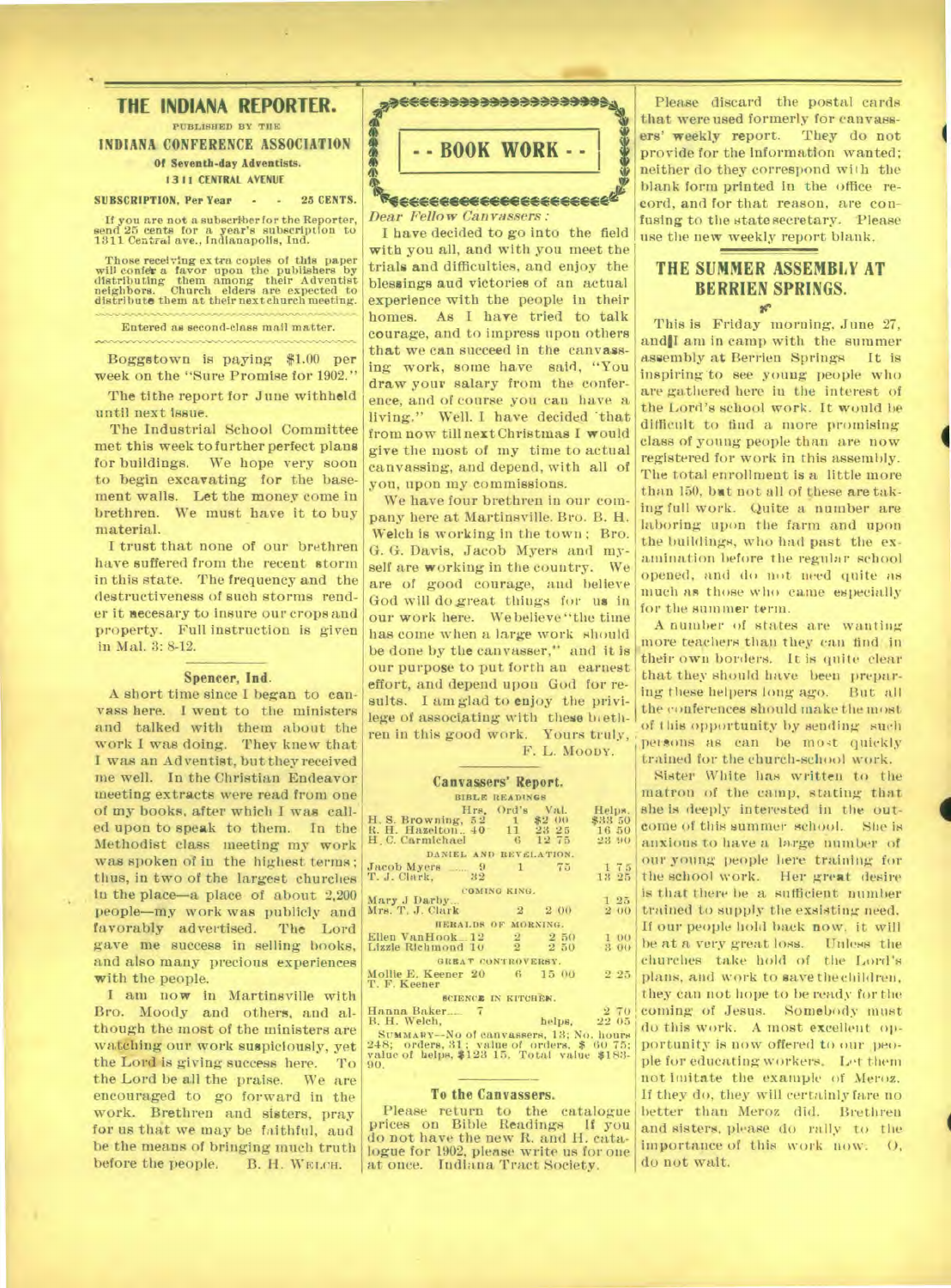A very good spirit is enjoyed by all in the camp. Courage and confidence prevail in a very large degree. Elder Brunson has just begun a series of lessons in regard to the message. These he is deliveringevenings. I wish that a thousand of our people who are preparing for work in the Lord's cause, could have the advantage of the lessons which are being given. We believe, however, that the number will be largely increased before the school closes.

WM. COVERT.

### **DOUBLE TRANSFER.**   $M$

At the Greenfield camp-meeting last fall it was voted that the Indiana conference take over the Indianapolis sanitarium. conducted by Dr. and J. R. Ross, provided satisfactory terms could be arranged between the parties. It is probably known to all that the parties have failed to effect an agreement satisfactory to all concerned, and that our promised contributions to this enterprise are therefore cancelled.

I now wish to make a proposition, which I am personally adopting. It is this: Let those who have promised donations to the Sanitarium (as shown in thelist published herewith) now pay the same amount into the Industrial school fund. I pledged to both, and so did others. We did it in good faith, expecting to pay it before this, but as it is not needed for the sanitarium, but much needed .for. the school work, why not pay it into the school fund? Some whore names appear In this list do not appear in the school list. I hope that they will every one now turn their donations into the school treasury. Let others who have promised to both consider the matter, and as many as have a willing mind, and can raise the money, also pay the amount of their sanitarium pledge to the school. There is still another class who donated, or promised *liberally* to the sanitarium, but a *small SIM* to the school. Now it may be that these will at least double or treble their donations to the school. If you had a child very sick. how much would you be willing to spend to save his life? We are nowconsidering not physical life simply, hut the future eternal life; for the salvation of our children depends largely (may 1 say wholly?) on their eduea-

tion. Money thus invested is treasure transferred to the heavenly home. Thieves cannot steal it; fire cannot consume it ; cyclones cannot destroy it. Is it not time to place our means, our talents, on the alter for service? If we believe the message our acts will show it; yes, our *gifts* will show it. Money is valuable in two ways only, namely, to supply our *needs* (not our *wants),* and to supply the *needs* of God's cause. Study the following list:

•

|                              |                 |    | ŧ |
|------------------------------|-----------------|----|---|
| PLEDGES TO SANITARIUM        |                 |    |   |
| (Now Cancelled).             |                 |    | i |
|                              |                 |    | g |
| J H Miller and Wife          | \$463           |    |   |
| <b>Amos P Messler</b>        | 100             |    |   |
| L V Crabtree                 | 250             |    |   |
| S L Strickler                | 150             |    | f |
| O S Hadley                   | 25              |    | š |
| W C and Anna McCuaig         | 10              |    |   |
| Mrs Jenuie Clapper           | 5               |    | i |
| Ida Lackey                   | 15              |    |   |
| Mr and Mrs C W Hair          | 10              |    | ł |
| Mrs Sarah Sherman            | 1               |    | í |
| Hannah Neese (paid)          |                 | 50 |   |
| O P Larimore                 | 5               |    | í |
| J A Crary                    | 5               |    |   |
| Mary A Gilmore               | 100             |    |   |
| RO and J R ROSS              | 100             |    | ŀ |
| E Nash (paid)                | 5               |    |   |
| Gilbert M Johnson            | 5               |    | É |
| 1 J Hankins (paid)           | 10              |    |   |
| P G Stanley and Wife [paid]  | 15              |    |   |
| A L Miller [paid]            | 5               |    | Í |
| P J Miller                   | 15              |    |   |
| <b>SG Huntington</b>         | 5               |    | l |
| <b>J M Ellis</b>             | 10              |    |   |
| L F Elliott                  | $5\overline{5}$ |    |   |
| Linnie J Shirley             | 100             |    |   |
| 18 Lloyd and Wife            | 25              |    |   |
| W A Young                    | 10              |    | j |
| U S Anderson                 | 25120000        |    |   |
| <b>J B Dilworth</b>          |                 |    |   |
| <b>D</b> C Dell              |                 | 50 |   |
| <b>Fanny Dell</b>            |                 | 50 |   |
| John W seBride<br>Lucy Young |                 |    |   |
|                              | 1               |    |   |
| Mrs Sannders                 | 10              |    | Ì |
| Michael Society (paid)       | 31              | 35 |   |
| <b>C</b> Larkin              | 5               |    |   |
| G Havens [paid]              | $\mathbf{1}$    |    |   |
| Marlon Society [paid         | 11              |    |   |
| Mrs Goodlet [conditional]    | 750             |    |   |
| J Harmon and Wife            | 240             |    |   |

I hope to hear from all whose names appear in the above list. Let' me know *at once*, please, what you propose to do with the above promise. It is published here for the benefit of any who may have forgotten his pledge and the exact amount. 1. J. HANKINS.

**WANTED—A** job printer with \$200. Must be practical and up-to-date in ideas of job compositiou. Must be sober and reliable, giving his entire attention to the business. Middle aged man preferred. Must be a Subbath-keeper. For full particulars address A. G. Slack, 1119 Prospect street, Indianapolis, Ind.

# **JULY 5th-DON'T FORGET.**

We hope to see Christiana set free on that day by the liberal coutributions of a loyal people. What shall we report from ladiana? It ought to be \$1,030 or in ore.

#### **THE TRUE PHYSICIAN.**

#### **K. K.** *OLSEN.*   $.58$

"Is there no balm in Gilead ; is there no physician there? Why then is not the health of the daughter of my people recovered?" These words by the prophet Jeremiah are as timely now as when he spoke them in the power of the Spirit to ancient Israel. Why are Christians on a level with the rest of the world so far as the physical health is concerned? Why are there so many invalided soldiers in the army of Prince Immanuel, since He is both Savior and Healer.

The answer to the prophet's query, so exquisitely worded, and implying so much sadness and heart sorrow, is suggested by the query in the previous verse, "Is not the Lord in Zion ?" The reason for the sickness then and **now** is to be tracted to<br>alienation from God. Of doctors alienation from God. and medicines and medical appliances there is no end ; but the true physician—He who really cures by imparting His own unconquerable life—is unsought and unrecognized. He is doing something for us, as is attested by the very fact that we exist; but He works under great disadvantages, since by our disobedience of the divine laws which govern health, we, virtually thrust Him from us, and court disease and death.

When the Lord brought Israel out of the land of Egypt, He made a covenant with them, and promised that if they would refrain front the idolatrous practices of the Egyptians. He would keep them in perfect health. The verse ends with the simple statement, "I am the Lord thy physician," or, as given in the Authorized version, "I am the Lord that healteh thee." It is evident on a moment's reflection that the blessing of health would not be extended to the children of Israel and withheld from us. God does not change; His promises once made are always good ; He is still the Healer of His people. Those who seek Him with all the heart will find him indeed the loving heavly Father, "who forgiveth all thine iniquities, who healeth all thy diseases."

#### TO BE CONTINUED

#### **Sabbath-school Quarterlies.**

Sabbath-school quarterlies are now ready. Those who have not ordered should do so at once.